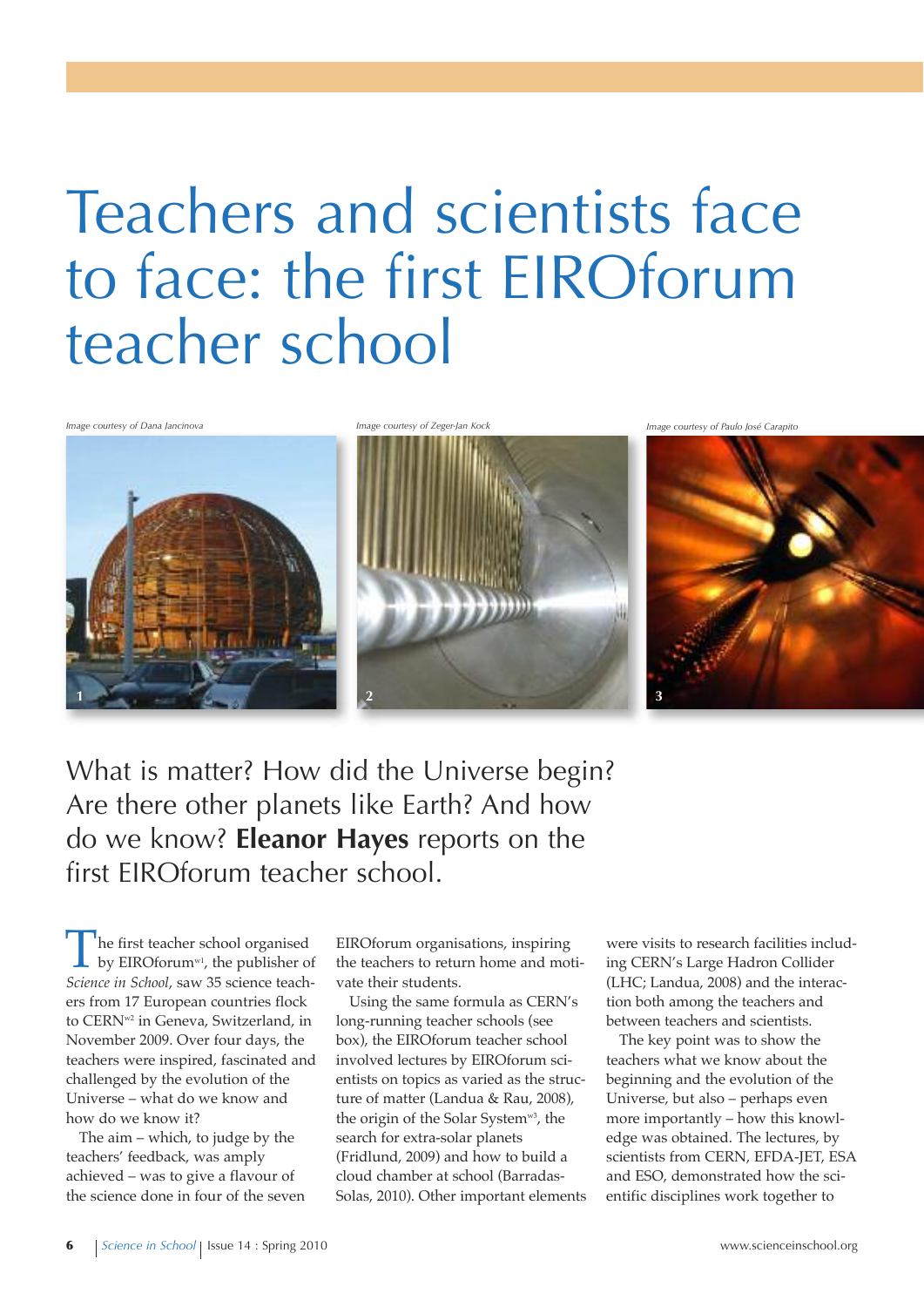unravel nature's mysteries, how the research done in these four organisations focuses on finding answers to this common question.

"The lectures were very interesting and they will be very valuable in my teaching," reported Jens Nielsen from Norway. Svejina Dimitrova from Bulgaria and Dana Jancinova from Slovakia added: "We need to update our knowledge regularly. Such courses are very useful to us and we will be able to bring our enthusiasm to our students."

The next in the planned series of annual teacher schools will cover research from the other three EIROforum organisations: ESRF, ILL and EMBL will combine forces to bring life sciences alive at ESRF in Grenoble, France. For those European teachers lucky enough to be selected,

EIROforum will cover not only the costs of their participation and accommodation but also their travel expenses to Grenoble. Teachers are selected on the basis of their motivation and enthusiasm to apply what they learn – and competition is stiff. If you're inspired to take part, keep a close eye on the *Science in School* websitew4, where details of how to apply will be published.

*Image courtesy of Paulo José Carapito Image courtesy of Zeger-Jan Kock*





- **1** The Globe, CERN's exhibition centre
- **2** Part of an old linear accelerator at CERN
- **3** Model of a linear accelerator at CERN
- **4** Roof of Building 40 at CERN, housing scientists from the ATLAS and CMS experiments
- **5** Cross-section of one of the superconducting magnets of CERN's Large Hadron Collider

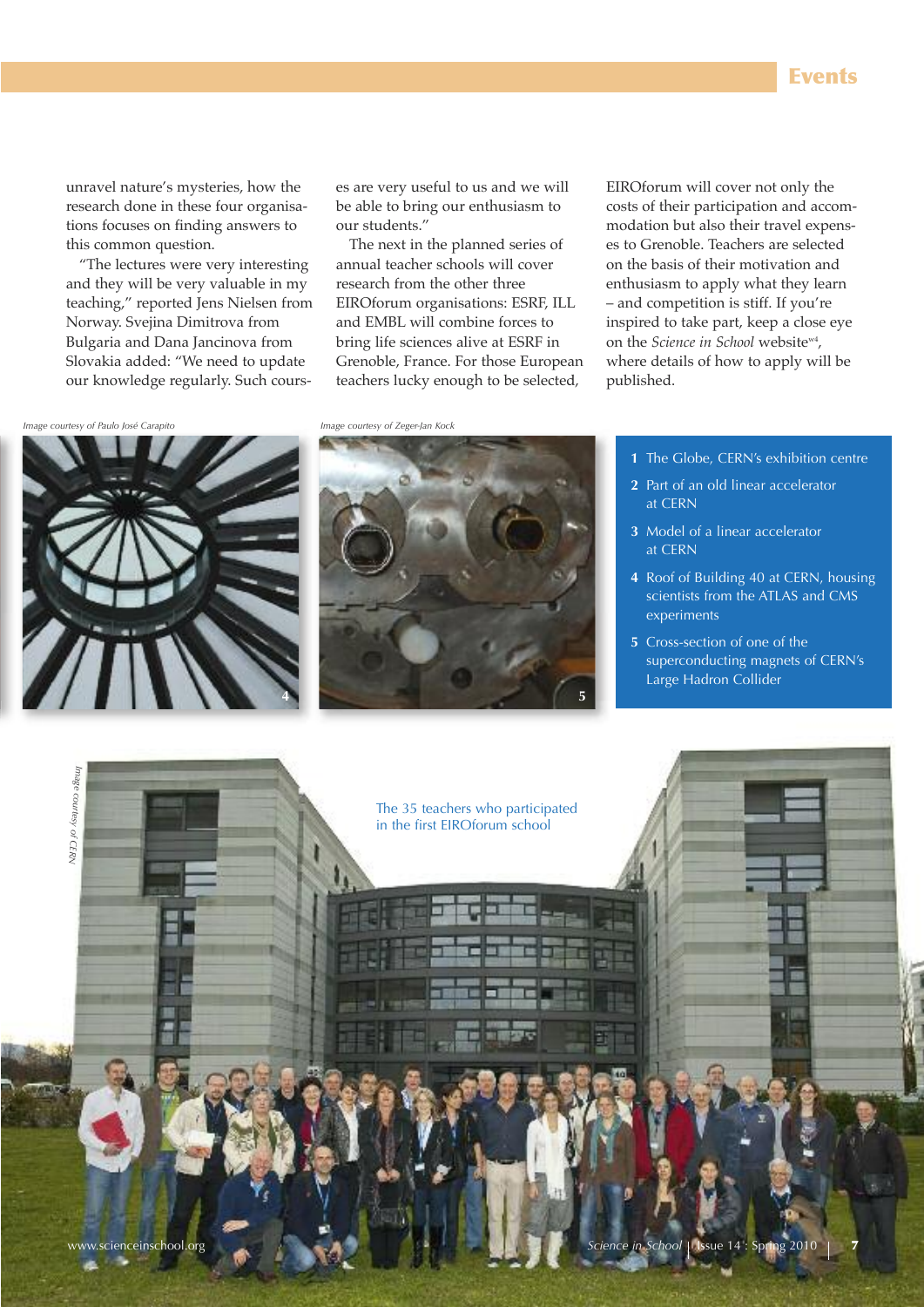# **Other education activities at the EIROforum organisations**

### **CERn**

The EIROforum teacher schools are based on CERN's long-running physics teacher programmes, more than 20 of which are organised each year. The three-day physics teacher programmes are run in English for teachers from all over Europe, and they include seminars, visits and educational activities. The national teacher programmes are similar, but are held in the national language of the participants from CERN member states. The high-school teachers programme in summer is an international three-week course held in English. Details of all courses are available on the CERN website $w^2$ .

#### **EFdA-JET**

The Joint European Torus (JET)<sup>w5</sup> is Europe's largest nuclear fusion research facility, operated under the European Fusion Development Agreement (EFDA).

Both EFDA-JET and many of the other fusion research institutes in the European Fusion Development Agreement (EFDA) have their own outreach programmes, which often include lectures, as well as visits to schools and research facilities. Details of the individual research institutes are available on the EFDA website $\mathsf{^{w6}}$ .

Educational materials, including booklets, CD-ROMs, images and movies, are available via the EFDA website. The website also provides basic and more advanced information about fusion science.

#### **EMBL**

Amongst other education activities, the European Molecular Biology Laboratory (EMBL) organises 2-3 day workshops for European secondary-school teachers<sup>w7</sup>, to introduce them to state-of-the-art molecular biology. The courses consist of lectures by EMBL scientists, practical activities suitable for schools, tours of the research facilities, and the chance to share scienceteaching ideas with each other and the scientists.



# **ESA**

The European Space Agency (ESA) offers a range of hands-on projects for schools (including a current competition to design a satellite – the ten best satellites will be launched into space<sup>w8</sup>). Via its European Space Education Resource Offices in several countries<sup>w9</sup>, ESA also offers support to local teachers, developing materials appropriate for the national education systems. Many more educational resources – including teaching materials, images, DVDs and much more – can be downloaded or ordered from the ESA Education website<sup>w10</sup>. The ESA Kids' website<sup>w11</sup>, available in English, Dutch, French, German, Italian and Spanish, offers quizzes, pictures, animations and space-related news for children.

# **ESO**

In support of astronomy and astrophysics education, especially at the secondary-school level, the European Southern Observatory (ESO) produces teaching material, such as education sheets about the Atacama Large Millimeter / submillimeter Array (ALMA) telescope project, which accompany the planetarium show about ALMA, 'In search of our cosmic origins'<sup>w12</sup>. Another set of exercises, which use real data from telescopes such as the ESO Very Large Telescope, is produced in collaboration with ESA<sup>w13</sup>. ESO has also collaborated with the European Association for Astronomy Education (EAAE) w14 . More information about ESO's education and outreach activities, as well as comprehensive galleries of astronomy-related image and video material, is available on the ESO website<sup>w15</sup>.

#### **ESRF and ILL**

To be opened in 2013, the visitors' centre on the ESRF<sup>w16</sup> and ILL<sup>w17</sup> site in Grenoble, France will introduce the general public and school students to neutron and photon science, through hands-on activities, an exhibition and tours of the research facilities.